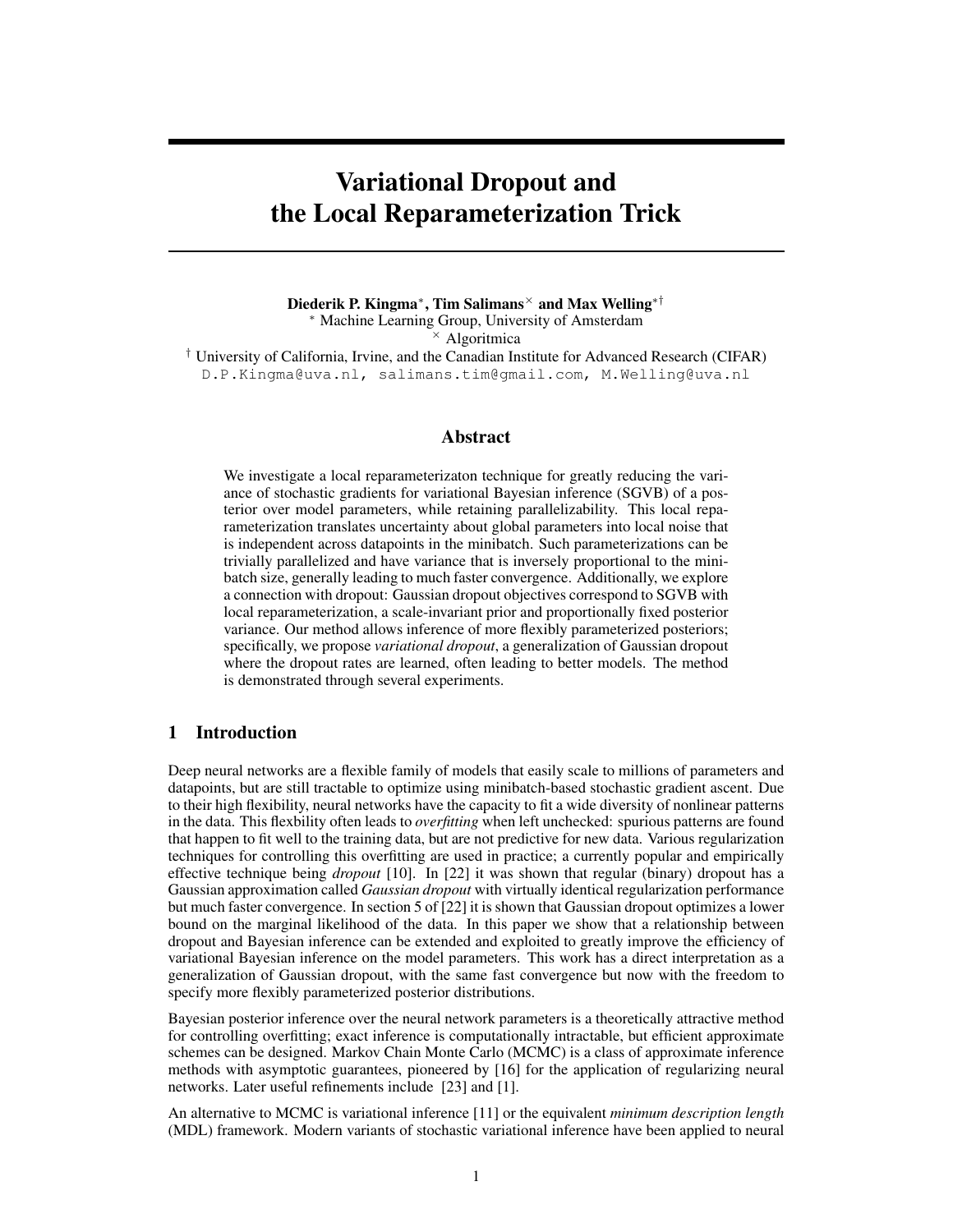networks with some succes [\[8\]](#page-8-5), but have been limited by high variance in the gradients. Despite their theoretical attractiveness, Bayesian methods for inferring a posterior distribution over neural network weights have not yet been shown to outperform simpler methods such as dropout. Even a new crop of efficient variational inference algorithms based on stochastic gradients with minibatches of data [\[14,](#page-8-6) [17,](#page-8-7) [19\]](#page-8-8) have not yet been shown to significantly improve upon simpler dropout-based regularization.

In section [2](#page-1-0) we explore an as yet unexploited trick for improving the efficiency of stochastic gradientbased variational inference with minibatches of data, by translating uncertainty about global parameters into local noise that is independent across datapoints in the minibatch. The resulting method has an optimization speed on the same level as fast dropout [\[22\]](#page-8-1), and indeed has the original Gaussian dropout method as a special case. An advantage of our method is that it allows for full Bayesian analysis of the model, and that it's significantly more flexible than standard dropout. The approach presented here is closely related to several popular methods in the literature that regularize by adding random noise; these relationships are discussed in section [4.](#page-5-0)

## <span id="page-1-0"></span>2 Efficient and Practical Bayesian Inference

We consider Bayesian analysis of a dataset *D*, containing a set of *N* i.i.d. observations of tuples (x*,* y), where the goal is to learn a model with *parameters* or *weights* w of the conditional probability  $p(y|x, w)$  (standard classification or regression)<sup>1</sup>. Bayesian inference in such a model consists of updating some initial belief over parameters w in the form of a prior distribution  $p(\mathbf{w})$ , after observing data *D*, into an updated belief over these parameters in the form of (an approximation to) the posterior distribution  $p(\mathbf{w}|\mathcal{D})$ . Computing the true posterior distribution through Bayes' rule  $p(\mathbf{w}|\mathcal{D}) = p(\mathbf{w})p(\mathcal{D}|\mathbf{w})/p(\mathcal{D})$  involves computationally intractable integrals, so good approximations are necessary. In *variational inference*, inference is cast as an optimization problem where we optimize the parameters  $\phi$  of some parameterized model  $q_{\phi}(\mathbf{w})$  such that  $q_{\phi}(\mathbf{w})$  is a close approximation to  $p(\mathbf{w}|\mathcal{D})$  as measured by the Kullback-Leibler divergence  $D_{KL}(q_{\phi}(\mathbf{w})||p(\mathbf{w}|\mathcal{D}))$ . This divergence of our posterior  $q_{\phi}(\mathbf{w})$  to the true posterior is minimized in practice by maximizing the so-called variational lower bound  $\mathcal{L}(\phi)$  of the marginal likelihood of the data:

<span id="page-1-4"></span><span id="page-1-2"></span>
$$
\mathcal{L}(\phi) = -D_{KL}(q_{\phi}(\mathbf{w})||p(\mathbf{w})) + L_{\mathcal{D}}(\phi)
$$
\n(1)

where 
$$
L_{\mathcal{D}}(\phi) = \sum_{(\mathbf{x}, \mathbf{y}) \in \mathcal{D}} \mathbb{E}_{q_{\phi}(\mathbf{w})} [\log p(\mathbf{y}|\mathbf{x}, \mathbf{w})]
$$
 (2)

We'll call  $L_{\mathcal{D}}(\phi)$  the *expected log-likelihood*. The bound  $\mathcal{L}(\phi)$  plus  $D_{KL}(q_{\phi}(\mathbf{w})||p(\mathbf{w}|\mathcal{D}))$  equals the (conditional) marginal log-likelihood  $\sum_{(\mathbf{x}, \mathbf{y}) \in \mathcal{D}} \log p(\mathbf{y}|\mathbf{x})$ . Since this margin is constant w.r.t.  $\phi$ , maximizing the bound w.r.t.  $\phi$  will minimize  $D_{KL}(q_{\phi}(\mathbf{w})||p(\mathbf{w}|\mathcal{D}))$ .

#### 2.1 Stochastic Gradient Variational Bayes (SGVB)

Various algorithms for gradient-based optimization of the variational bound (eq. [\(1\)](#page-1-2)) with differentiable *q* and *p* exist. See section [4](#page-5-0) for an overview. A recently proposed efficient method for minibatch-based optimization with differentiable models is the *stochastic gradient variational Bayes* (SGVB) method introduced in [\[14\]](#page-8-6) (especially appendix F) and [\[17\]](#page-8-7). The basic trick in SGVB is to parameterize the random parameters  $\mathbf{w} \sim q_{\phi}(\mathbf{w})$  as:  $\mathbf{w} = f(\epsilon, \phi)$  where  $f(.)$  is a differentiable function and  $\epsilon \sim p(\epsilon)$  is a random noise variable. In this new parameterisation, an unbiased differentiable minibatch-based Monte Carlo estimator of the expected log-likelihood can be formed:

<span id="page-1-3"></span>
$$
L_{\mathcal{D}}(\phi) \simeq L_{\mathcal{D}}^{\text{SGVB}}(\phi) = \frac{N}{M} \sum_{i=1}^{M} \log p(\mathbf{y}^{i} | \mathbf{x}^{i}, \mathbf{w} = f(\epsilon, \phi)),
$$
\n(3)

where  $(\mathbf{x}^i, \mathbf{y}^i)_{i=1}^M$  is a minibatch of data with *M* random datapoints  $(\mathbf{x}^i, \mathbf{y}^i) \sim \mathcal{D}$ , and  $\epsilon$  is a noise vector drawn from the noise distribution  $p(\epsilon)$ . We'll assume that the remaining term in the variational lower bound,  $D_{KL}(q_{\phi}(\mathbf{w})||p(\mathbf{w}))$ , can be computed deterministically, but otherwise it may be approximated similarly. The estimator [\(3\)](#page-1-3) is differentiable w.r.t.  $\phi$  and unbiased, so its gradient

<span id="page-1-1"></span><sup>&</sup>lt;sup>1</sup>Note that the described method is not limited to classification or regression and is straightforward to apply to other modeling settings like unsupervised models and temporal models.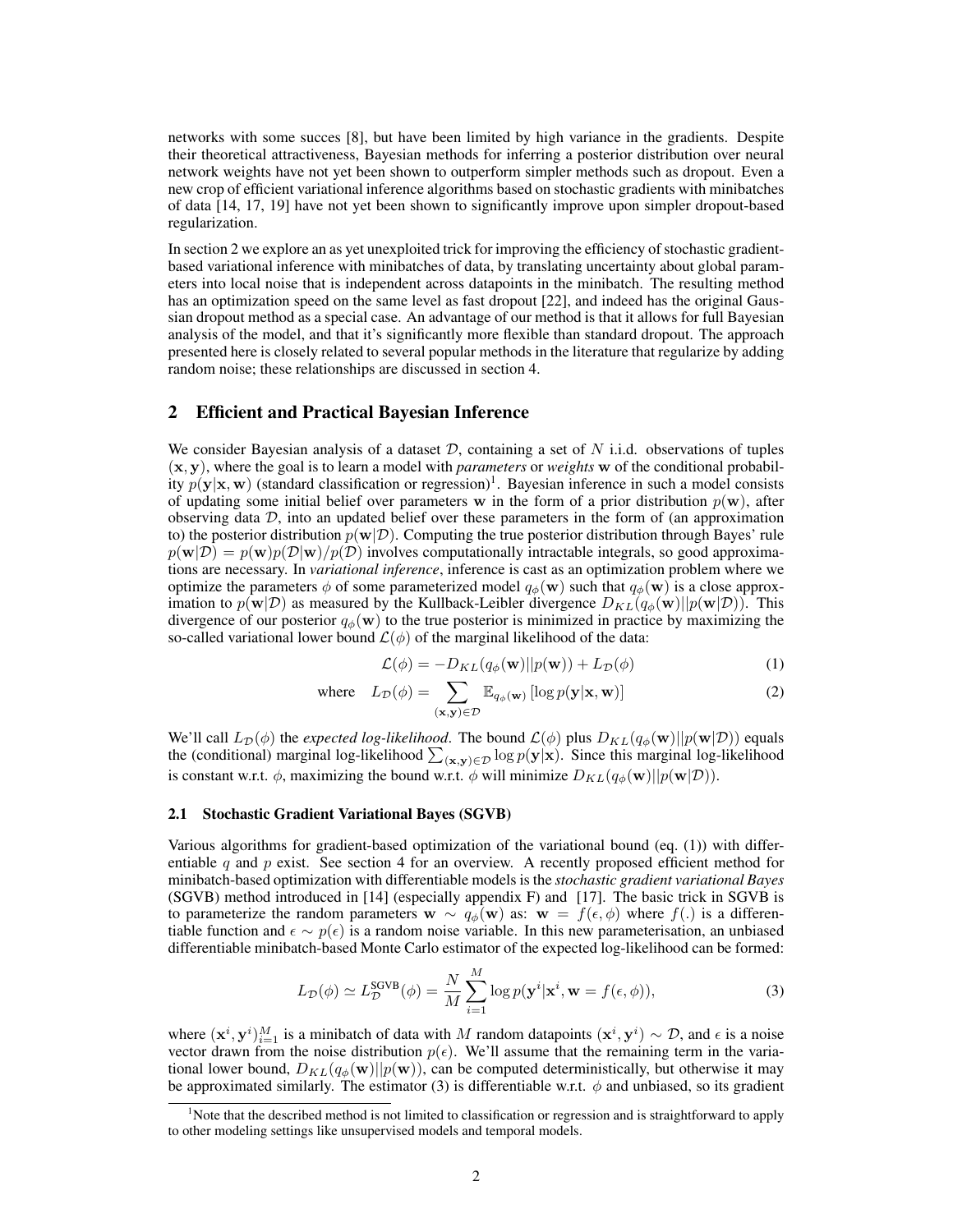is also unbiased:  $\nabla_{\phi} L_{\mathcal{D}}(\phi) \simeq \nabla_{\phi} L_{\mathcal{D}}^{\text{SGVB}}(\phi)$ . We can proceed with variational Bayesian inference by randomly initializing  $\phi$  and performing stochastic gradient ascent on  $\mathcal{L}(\phi)$  [\(1\)](#page-1-2).

#### 2.2 Variance of the SGVB estimator

The theory of stochastic approximation tells us that stochastic gradient ascent using [\(3\)](#page-1-3) will asymptotically converge to a local optimum for an appropriately declining step size and sufficient weight updates [\[18\]](#page-8-9), but in practice the performance of stochastic gradient ascent crucially depends on the variance of the gradients. If this variance is too large, stochastic gradient descent will fail to make much progress in any reasonable amount of time. Our objective function consists of an expected log likelihood term that we approximate using Monte Carlo, and a KL divergence term  $D_{KL}(q_{\phi}(\mathbf{w})||p(\mathbf{w}))$  that we assume can be calculated analytically and otherwise be approximated with Monte Carlo with similar reparameterization.

Assume that we draw minibatches of datapoints with replacement; see appendix [F](#page-0-0) for a similar analysis for minibatches without replacement. Using  $L_i$  as shorthand for  $\log p(\mathbf{y}^i | \mathbf{x}^i, \mathbf{w} = f(\epsilon^i, \phi))$ , the contribution to the likelihood for the *i*-th datapoint in the minibatch, the Monte Carlo estimator [\(3\)](#page-1-3) may be rewritten as  $L_{\mathcal{D}}^{\text{SGVB}}(\phi) = \frac{N}{M} \sum_{i=1}^{M} L_i$ , whose variance is given by

Var 
$$
[L_{\mathcal{D}}^{\text{SGVB}}(\phi)] = \frac{N^2}{M^2} \left( \sum_{i=1}^{M} \text{Var} [L_i] + 2 \sum_{i=1}^{M} \sum_{j=i+1}^{M} \text{Cov} [L_i, L_j] \right)
$$
 (4)

<span id="page-2-0"></span>
$$
=N^2\left(\frac{1}{M}\text{Var}\left[L_i\right]+\frac{M-1}{M}\text{Cov}\left[L_i,L_j\right]\right),\tag{5}
$$

where the variances and covariances are w.r.t. both the data distribution and  $\epsilon$  distribution, i.e.  $Var [L_i] = Var_{\epsilon, \mathbf{x}^i, \mathbf{y}^i} [\log p(\mathbf{y}^i | \mathbf{x}^i, \mathbf{w} = f(\epsilon, \phi))]$ , with  $\mathbf{x}^i, \mathbf{y}^i$  drawn from the empirical distribution defined by the training set. As can be seen from [\(5\)](#page-2-0), the total contribution to the variance by Var  $[L_i]$  is inversely proportional to the minibatch size M. However, the total contribution by the covariances does not decrease with *M*. In practice, this means that the variance of  $L_{\mathcal{D}}^{\text{SGVB}}(\phi)$  can be dominated by the covariances for even moderately large *M*.

#### <span id="page-2-1"></span>2.3 Local Reparameterization Trick

We therefore propose an alternative estimator for which we have Cov  $[L_i, L_j] = 0$ , so that the variance of our stochastic gradients scales as  $1/M$ . We then make this new estimator computationally efficient by not sampling  $\epsilon$  directly, but only sampling the intermediate variables  $f(\epsilon)$  through which  $\epsilon$  influences  $L_{\mathcal{D}}^{\text{SGVB}}(\phi)$ . By doing so, the global uncertainty in the weights is translated into a form of local uncertainty that is independent across examples and easier to sample. We refer to such a reparameterization from global noise to local noise as the *local reparameterization trick*. Whenever a source of global noise can be translated to local noise in the intermediate states of computation  $(\epsilon \rightarrow f(\epsilon))$ , a local reparameterization can be applied to yield a computationally and statistically efficient gradient estimator.

Such local reparameterization applies to a fairly large family of models, but is best explained through a simple example: Consider a standard fully connected neural network containing a hidden layer consisting of 1000 neurons. This layer receives an  $M \times 1000$  input feature matrix **A** from the layer below, which is multiplied by a  $1000 \times 1000$  weight matrix W, before a nonlinearity is applied, i.e.  $B = AW$ . We then specify the posterior approximation on the weights to be a fully factorized Gaussian, i.e.  $q_{\phi}(w_{i,j}) = N(\mu_{i,j}, \sigma_{i,j}^2)$   $\forall w_{i,j} \in \mathbf{W}$ , which means the weights are sampled as  $w_{i,j} = \mu_{i,j} + \sigma_{i,j} \epsilon_{i,j}$ , with  $\epsilon_{i,j} \sim N(0,1)$ . In this case we could make sure that Cov  $[L_i, L_j] = 0$ by sampling a separate weight matrix W for each example in the minibatch, but this is not computationally efficient: we would need to sample *M* million random numbers for just a single layer of the neural network. Even if this could be done efficiently, the computation following this step would become much harder: Where we originally performed a simple matrix-matrix product of the form  $B = AW$ , this now turns into M separate local vector-matrix products. The theoretical complexity of this computation is higher, but, more importantly, such a computation can usually not be performed in parallel using fast device-optimized BLAS (Basic Linear Algebra Subprograms). This also happens with other neural network architectures such as convolutional neural networks, where optimized libraries for convolution cannot deal with separate filter matrices per example.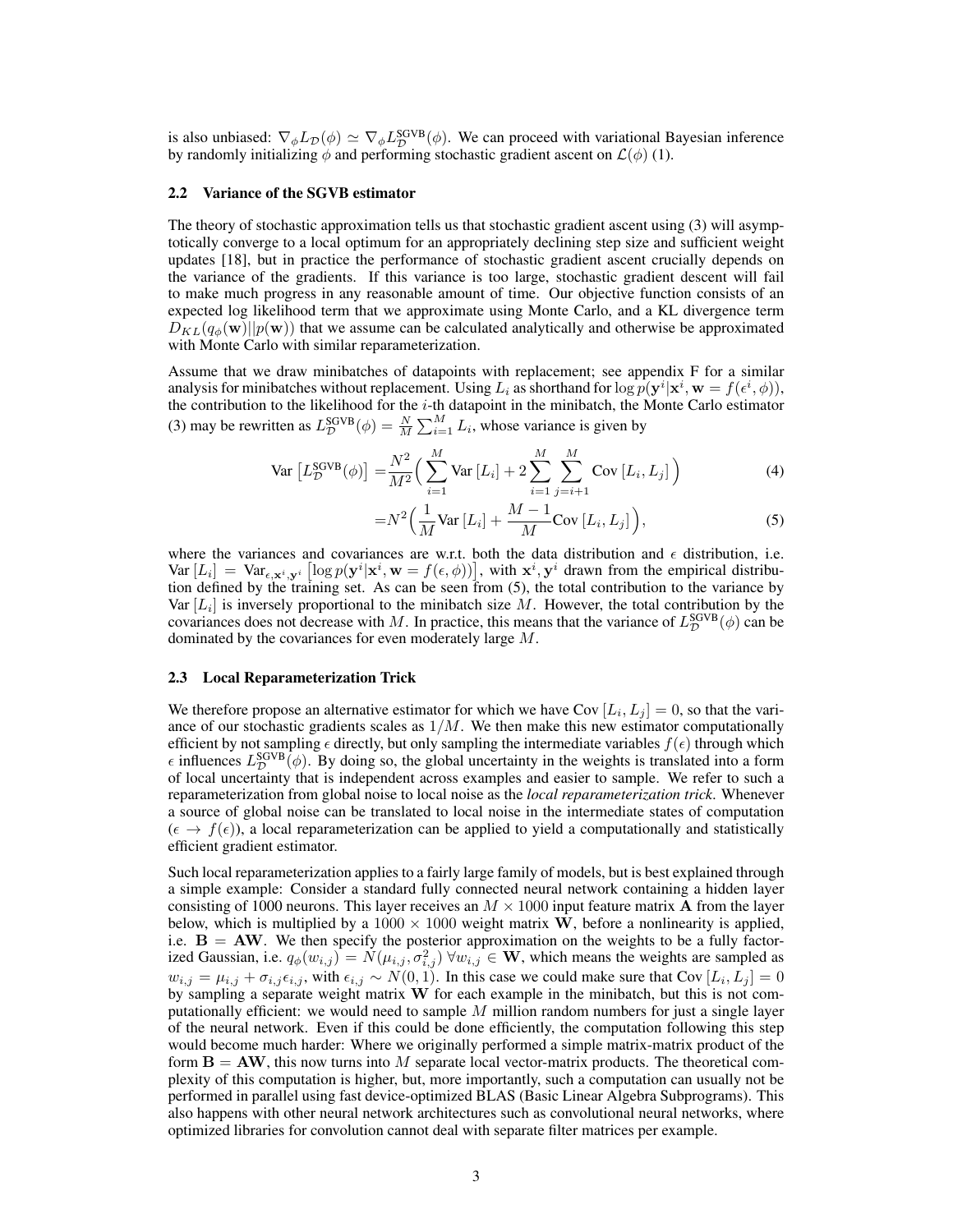Fortunately, the weights (and therefore  $\epsilon$ ) only influence the expected log likelihood through the neuron activations B, which are of much lower dimension. If we can therefore sample the random activations **B** directly, without sampling **W** or  $\epsilon$ , we may obtain an efficient Monte Carlo estimator at a much lower cost. For a factorized Gaussian posterior on the weights, the posterior for the activations (conditional on the input A) is also factorized Gaussian:

$$
q_{\phi}(w_{i,j}) = N(\mu_{i,j}, \sigma_{i,j}^2) \,\forall w_{i,j} \in \mathbf{W} \implies q_{\phi}(b_{m,j}|\mathbf{A}) = N(\gamma_{m,j}, \delta_{m,j}), \text{ with}
$$

$$
\gamma_{m,j} = \sum_{i=1}^{1000} a_{m,i} \mu_{i,j}, \text{ and } \delta_{m,j} = \sum_{i=1}^{1000} a_{m,i}^2 \sigma_{i,j}^2. \tag{6}
$$

Rather than sampling the Gaussian weights and then computing the resulting activations, we may thus sample the activations from their implied Gaussian distribution directly, using  $b_{m,j} = \gamma_{m,j} +$  $\sqrt{\delta_{m,j}}\zeta_{m,j}$ , with  $\zeta_{m,j} \sim N(0,1)$ . Here,  $\zeta$  is an  $M \times 1000$  matrix, so we only need to sample M thousand random variables instead of *M* million: a thousand fold savings.

In addition to yielding a gradient estimator that is more *computationally efficient* than drawing separate weight matrices for each training example, the local reparameterization trick also leads to an estimator that has *lower variance*. To see why, consider the stochastic gradient estimate with respect to the posterior parameter  $\sigma_{i,j}^2$  for a minibatch of size  $M = 1$ . Drawing random weights **W**, we get

$$
\frac{\partial L_{\mathcal{D}}^{\text{SCVB}}}{\partial \sigma_{i,j}^2} = \frac{\partial L_{\mathcal{D}}^{\text{SCVB}}}{\partial b_{m,j}} \frac{\epsilon_{i,j} a_{m,i}}{2\sigma_{i,j}}.
$$
\n(7)

If, on the other hand, we form the same gradient using the local reparameterization trick, we get

$$
\frac{\partial L_D^{\text{SGVB}}}{\partial \sigma_{i,j}^2} = \frac{\partial L_D^{\text{SGVB}}}{\partial b_{m,j}} \frac{\zeta_{m,j} a_{m,i}^2}{2\sqrt{\delta_{m,j}}}.
$$
\n(8)

Here, there are two stochastic terms: The first is the backpropagated gradient  $\partial L_{\mathcal{D}}^{\text{SGVB}}/\partial b_{m,j}$ , and the second is the sampled random noise ( $\epsilon_{i,j}$  or  $\zeta_{m,j}$ ). Estimating the gradient with respect to  $\sigma_{i,j}^2$  then basically comes down to estimating the covariance between these two terms. This is much easier to do for  $\zeta_{m,j}$  as there are much fewer of these: individually they have higher correlation with the backpropagated gradient  $\partial L_{\mathcal{D}}^{\text{SGVB}}/\partial b_{m,j}$ , so the covariance is easier to estimate. In other words, measuring the effect of  $\zeta_{m,j}$  on  $\partial L_{\mathcal{D}}^{\text{SGVB}}/\partial b_{m,j}$  is easy as  $\zeta_{m,j}$  is the only random variable directly influencing this gradient via  $b_{m,j}$ . On the other hand, when sampling random weights, there are a thousand  $\epsilon_{i,j}$  influencing each gradient term, so their individual effects get lost in the noise. In appendix [D](#page-0-0) we make this argument more rigorous, and in section [5](#page-6-0) we show that it holds experimentally.

## 3 Variational Dropout

*Dropout* is a technique for regularization of neural network parameters, which works by adding multiplicative noise to the input of each layer of the neural network during optimization. Using the notation of section [2.3,](#page-2-1) for a fully connected neural network dropout corresponds to:

<span id="page-3-0"></span>
$$
\mathbf{B} = (\mathbf{A} \circ \xi)\theta, \text{ with } \xi_{i,j} \sim p(\xi_{i,j})
$$
\n(9)

where **A** is the  $M \times K$  matrix of input features for the current minibatch,  $\theta$  is a  $K \times L$  weight matrix, and **B** is the  $M \times L$  output matrix for the current layer (before a nonlinearity is applied). The  $\circ$  symbol denotes the elementwise (Hadamard) product of the input matrix with a  $M \times K$  matrix of independent noise variables  $\xi$ . By adding noise to the input during training, the weight parameters  $\theta$  are less likely to overfit to the training data, as shown empirically by previous publications. Originally, [\[10\]](#page-8-0) proposed drawing the elements of  $\xi$  from a Bernoulli distribution with probability  $1-p$ , with *p* the *dropout rate*. Later it was shown that using a continuous distribution with the same relative mean and variance, such as a Gaussian  $N(1, \alpha)$  with  $\alpha = p/(1-p)$ , works as well or better [\[20\]](#page-8-10).

Here, we re-interpret dropout with continuous noise as a variational method, and propose a generalization that we call *variational dropout*. In developing variational dropout we provide a firm Bayesian justification for dropout training by deriving its implicit prior distribution and variational objective. This new interpretation allows us to propose several useful extensions to dropout, such as a principled way of making the normally fixed dropout rates *p adaptive* to the data.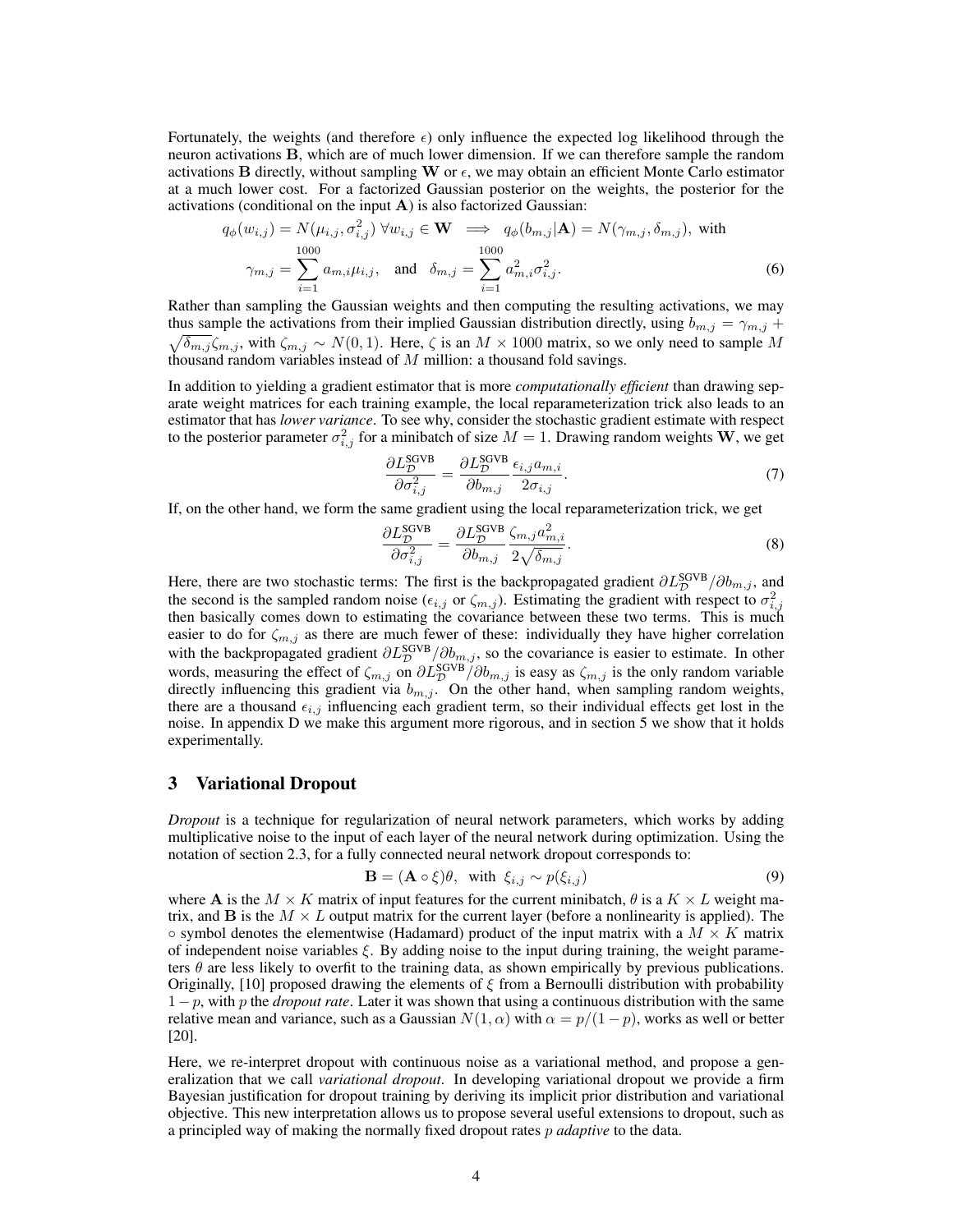#### <span id="page-4-2"></span>3.1 Variational dropout with independent weight noise

If the elements of the noise matrix  $\xi$  are drawn independently from a Gaussian  $N(1,\alpha)$ , the marginal distributions of the activations  $b_{m,j} \in \mathbf{B}$  are Gaussian as well:

<span id="page-4-0"></span>
$$
q_{\phi}(b_{m,j}|\mathbf{A}) = N(\gamma_{m,j}, \delta_{m,j}), \text{ with } \gamma_{m,j} = \sum_{i=1}^{K} a_{m,i} \theta_{i,j}, \text{ and } \delta_{m,j} = \alpha \sum_{i=1}^{K} a_{m,i}^{2} \theta_{i,j}^{2}.
$$
 (10)

Making use of this fact, [\[22\]](#page-8-1) proposed *Gaussian dropout*, a regularization method where, instead of applying [\(9\)](#page-3-0), the activations are directly drawn from their (approximate or exact) marginal distributions as given by [\(10\)](#page-4-0). [\[22\]](#page-8-1) argued that these marginal distributions are exact for Gaussian noise  $\xi$ , and for Bernoulli noise still approximately Gaussian because of the central limit theorem. This ignores the dependencies between the different elements of B, as present using [\(9\)](#page-3-0), but [\[22\]](#page-8-1) report good results nonetheless.

As noted by [\[22\]](#page-8-1), and explained in appendix [B,](#page-0-1) this Gaussian dropout noise can also be interpreted as arising from a Bayesian treatment of a neural network with weights  $W$  that multiply the input to give  $B = AW$ , where the posterior distribution of the weights is given by a factorized Gaussian with  $q_{\phi}(w_{i,j}) = \mathcal{N}(\theta_{i,j}, \alpha \theta_{i,j}^2)$ . From this perspective, the marginal distributions [\(10\)](#page-4-0) then arise through the application of the local reparameterization trick, as introduced in section [2.3.](#page-2-1) The variational objective corresponding to this interpretation is discussed in section [3.3.](#page-4-1)

#### <span id="page-4-3"></span>3.2 Variational dropout with correlated weight noise

Instead of ignoring the dependencies of the activation noise, as in section [3.1,](#page-4-2) we may retain the dependencies by interpreting dropout [\(9\)](#page-3-0) as a form of *correlated weight noise*:

$$
\mathbf{B} = (\mathbf{A} \circ \xi)\theta, \ \xi_{i,j} \sim N(1,\alpha) \iff \mathbf{b}^m = \mathbf{a}^m \mathbf{W}, \text{ with}
$$

$$
\mathbf{W} = (\mathbf{w}'_1, \mathbf{w}'_2, \dots, \mathbf{w}'_K)', \text{ and } \mathbf{w}_i = s_i \theta_i, \text{ with } q_\phi(s_i) = N(1,\alpha), \tag{11}
$$

where  $a^m$  is a row of the input matrix and  $b^m$  a row of the output. The  $w_i$  are the rows of the weight matrix, each of which is constructed by multiplying a non-stochastic parameter vector  $\theta_i$  by a stochastic scale variable *si*. The distribution on these scale variables we interpret as a Bayesian posterior distribution. The weight parameters  $\theta_i$  (and the biases) are estimated using maximum likelihood. The original Gaussian dropout sampling procedure [\(9\)](#page-3-0) can then be interpreted as arising from a local reparameterization of our posterior on the weights  $W$ .

#### <span id="page-4-1"></span>3.3 Dropout's scale-invariant prior and variational objective

The posterior distributions  $q_{\phi}(\mathbf{W})$  proposed in sections [3.1](#page-4-2) and [3.2](#page-4-3) have in common that they can be decomposed into a parameter vector  $\theta$  that captures the mean, and a multiplicative noise term determined by parameters  $\alpha$ . Any posterior distribution on W for which the noise enters this multiplicative way, we will call a *dropout posterior*. Note that many common distributions, such as univariate Gaussians (with nonzero mean), can be reparameterized to meet this requirement.

During dropout training,  $\theta$  is adapted to maximize the expected log likelihood  $\mathbb{E}_{q_\alpha}[L_{\mathcal{D}}(\theta)]$ . For this to be consistent with the optimization of a variational lower bound of the form in [\(2\)](#page-1-4), the prior on the weights  $p(\mathbf{w})$  has to be such that  $D_{KL}(q_{\phi}(\mathbf{w})||p(\mathbf{w}))$  does not depend on  $\theta$ . In appendix [C](#page-0-2) we show that the only prior that meets this requirement is the scale invariant log-uniform prior:

<span id="page-4-4"></span>
$$
p(\log(|w_{i,j}|)) \propto c,
$$

i.e. a prior that is uniform on the log-scale of the weights (or the weight-scales  $s_i$  for section [3.2\)](#page-4-3). As explained in appendix [A,](#page-0-0) this prior has an interesting connection with the floating point format for storing numbers: From an MDL perspective, the floating point format is optimal for communicating numbers drawn from this prior. Conversely, the KL divergence  $D_{KL}(q_{\phi}(\mathbf{w})||p(\mathbf{w}))$  with this prior has a natural interpretation as regularizing the number of significant digits our posterior  $q_{\phi}$  stores for the weights  $w_{i,j}$  in the floating-point format.

Putting the expected log likelihood and KL-divergence penalty together, we see that dropout training maximizes the following variatonal lower bound w.r.t.  $\theta$ :

$$
\mathbb{E}_{q_{\alpha}}\left[L_{\mathcal{D}}(\theta)\right] - D_{KL}(q_{\alpha}(\mathbf{w})||p(\mathbf{w})),\tag{12}
$$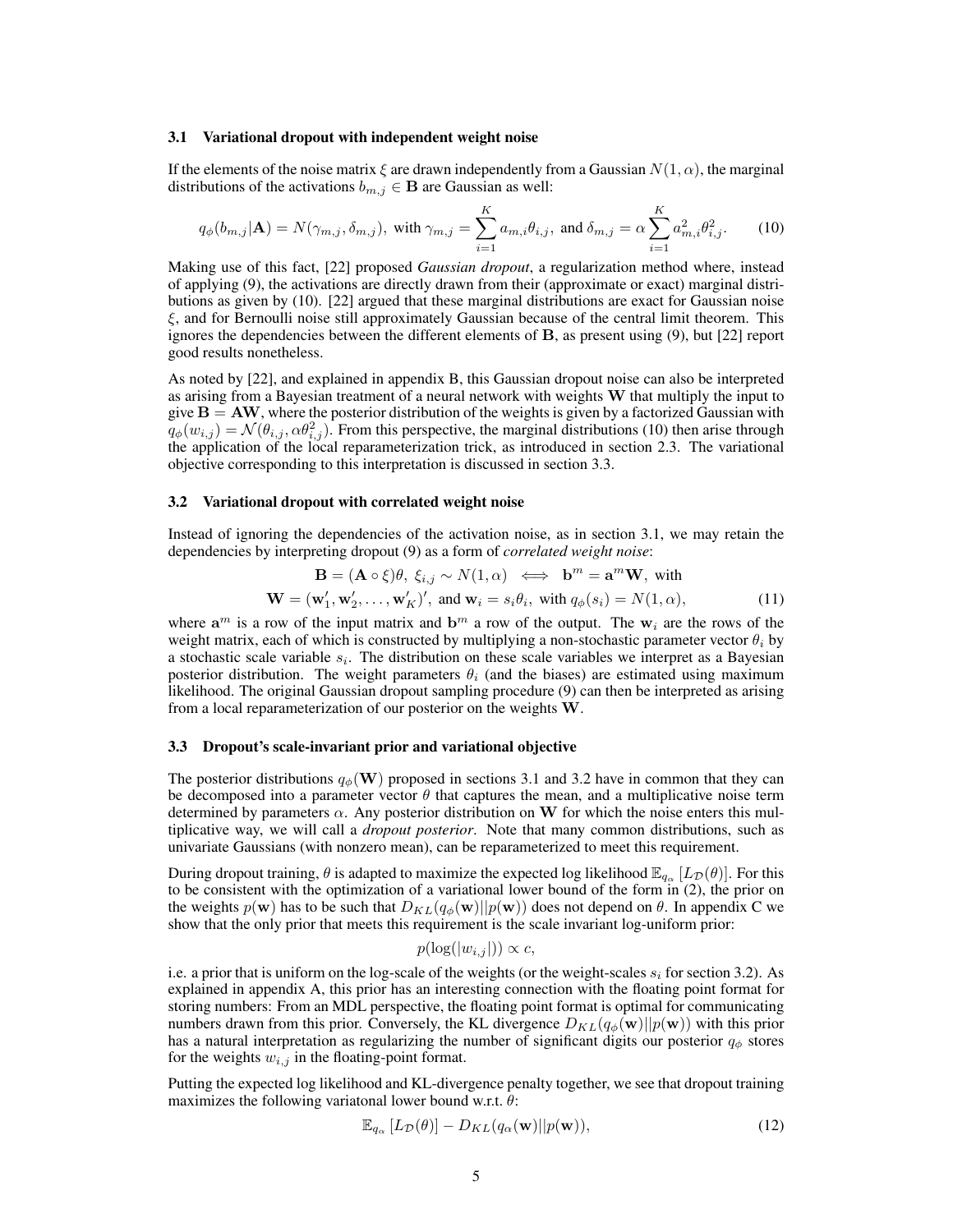where we have made the dependence on the  $\theta$  and  $\alpha$  parameters explicit. The noise parameters  $\alpha$ (e.g. the dropout rates) are commonly treated as hyperparameters that are kept fixed during training. For the log-uniform prior this then corresponds to a fixed limit on the number of significant digits we can learn for each of the weights  $w_{i,j}$ . In section [3.4](#page-5-1) we discuss the possibility of making this limit adaptive by also maximizing the lower bound with respect to  $\alpha$ .

For the choice of a factorized Gaussian approximate posterior with  $q_{\phi}(w_{i,j}) = \mathcal{N}(\theta_{i,j}, \alpha \theta_{i,j}^2)$ , as discussed in section [3.1,](#page-4-2) the lower bound [\(12\)](#page-4-4) is analyzed in detail in appendix [C.](#page-0-2) There, it is shown that for this particular choice of posterior the negative KL-divergence  $-D_{KL}(q_{\alpha}(\mathbf{w})||p(\mathbf{w}))$  is not analytically tractable, but can be approximated extremely accurately using

$$
-D_{KL}[q_{\phi}(w_i)|p(w_i)] \approx \text{constant} + 0.5\log(\alpha) + c_1\alpha + c_2\alpha^2 + c_3\alpha^3,
$$

with

$$
c_1 = 1.16145124
$$
,  $c_2 = -1.50204118$ ,  $c_3 = 0.58629921$ .

The same expression may be used to calculate the corresponding term  $-D_{KL}(q_\alpha(s)||p(s))$  for the posterior approximation of section [3.2.](#page-4-3)

#### <span id="page-5-1"></span>3.4 Adaptive regularization through optimizing the dropout rate

The noise parameters  $\alpha$  used in dropout training (e.g. the dropout rates) are usually treated as fixed hyperparameters, but now that we have derived dropout's variational objective [\(12\)](#page-4-4), making these parameters adaptive is trivial: simply maximize the variational lower bound with respect to  $\alpha$ . We can use this to learn a separate dropout rate per layer, per neuron, of even per separate weight. In section [5](#page-6-0) we look at the predictive performance obtained by making  $\alpha$  adaptive.

We found that very large values of  $\alpha$  correspond to local optima from which it is hard to escape due to large-variance gradients. To avoid such local optima, we found it beneficial to set a constraint  $\alpha \leq 1$  during training, i.e. we maximize the posterior variance at the square of the posterior mean, which corresponds to a dropout rate of 0*.*5.

# <span id="page-5-0"></span>4 Related Work

Pioneering work in practical variational inference for neural networks was done in [\[8\]](#page-8-5), where a (biased) variational lower bound estimator was introduced with good results on recurrent neural network models. In later work [\[14,](#page-8-6) [17\]](#page-8-7) it was shown that even more practical estimators can be formed for most types of continuous latent variables or parameters using a (non-local) reparameterization trick, leading to efficient and unbiased stochastic gradient-based variational inference. These works focused on an application to latent-variable inference; extensive empirical results on inference of global model parameters were reported in [\[6\]](#page-8-11), including succesful application to reinforcement learning. These earlier works used the relatively high-variance estimator [\(3\)](#page-1-3), upon which we improve. Variable reparameterizations have a long history in the statistics literature, but have only recently found use for efficient *gradient-based* machine learning and inference [\[4,](#page-7-1) [13,](#page-8-12) [19\]](#page-8-8). Related is also *probabilistic backpropagation* [\[9\]](#page-8-13), an algorithm for inferring marginal posterior probabilities; however, it requires certain tractabilities in the network making it insuitable for the type of models under consideration in this paper.

As we show here, regularization by dropout [\[20,](#page-8-10) [22\]](#page-8-1) can be interpreted as variational inference. DropConnect [\[21\]](#page-8-14) is similar to dropout, but with binary noise on the weights rather than hidden units. DropConnect thus has a similar interpretation as variational inference, with a uniform prior over the weights, and a mixture of two Dirac peaks as posterior. In [\[2\]](#page-7-2), *standout* was introduced, a variation of dropout where a binary belief network is learned for producing dropout rates. Recently, [\[15\]](#page-8-15) proposed another Bayesian perspective on dropout. In recent work [\[3\]](#page-7-3), a similar reparameterization is described and used for variational inference; their focus is on closed-form approximations of the variational bound, rather than unbiased Monte Carlo estimators. [\[15\]](#page-8-15) and [\[7\]](#page-8-16) also investigate a Bayesian perspective on dropout, but focus on the binary variant. [\[7\]](#page-8-16) reports various encouraging results on the utility of dropout's implied prediction uncertainty.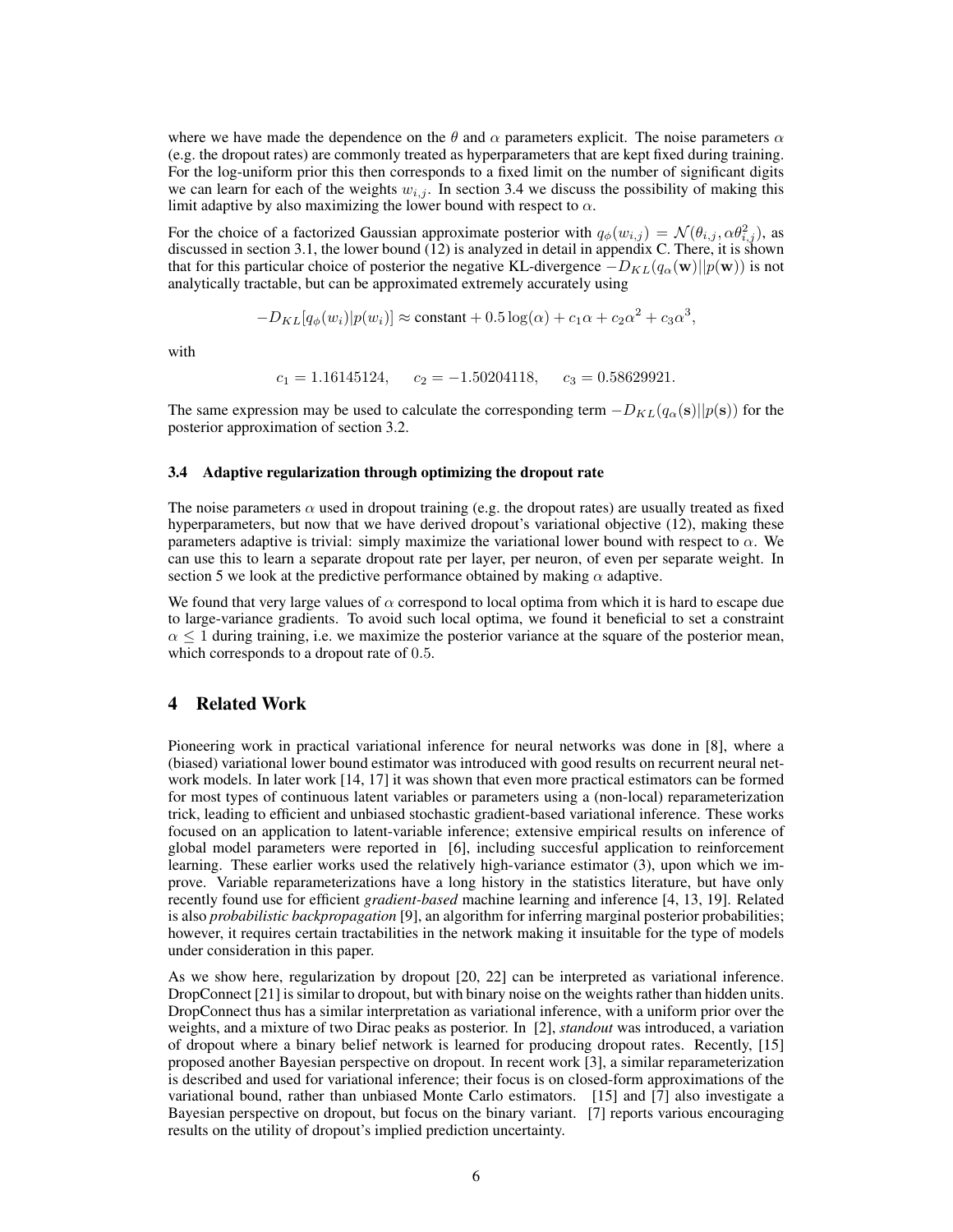# <span id="page-6-0"></span>5 Experiments

We compare our method to standard binary dropout and two popular versions of Gaussian dropout, which we'll denote with type A and type B. With Gaussian dropout type A we denote the pre-linear Gaussian dropout from [\[20\]](#page-8-10); type B denotes the post-linear Gaussian dropout from [\[22\]](#page-8-1). This way, the method names correspond to the matrix names in section  $2(A \text{ or } B)$  where noise is injected. Models were implemented in Theano [\[5\]](#page-8-17), and optimization was performed using Adam [\[12\]](#page-8-18) with default hyper-parameters and temporal averaging.

Two types of variational dropout were included. Type A is correlated weight noise as introduced in section [3.2:](#page-4-3) an adaptive version of Gaussian dropout type A. Variational dropout type B has independent weight uncertainty as introduced in section [3.1,](#page-4-2) and corresponds to Gaussian dropout type B.

A *de facto* standard benchmark for regularization methods is the task of MNIST hand-written digit classification. We choose the same architecture as [\[20\]](#page-8-10): a fully connected neural network with 3 hidden layers and rectified linear units (ReLUs). We follow the dropout hyper-parameter recommendations from these earlier publications, which is a dropout rate of  $p = 0.5$  for the hidden layers and  $p = 0.2$  for the input layer. We used early stopping with all methods, where the amount of epochs to run was determined based on performance on a validation set.

**Variance.** We start out by empirically comparing the variance of the different available stochastic estimators of the gradient of our variational objective. To do this we train the neural network described above for either 10 epochs (test error 3%) or 100 epochs (test error 1.3%), using variational dropout with independent weight noise. After training, we calculate the gradients for the weights of the top and bottom level of our network on the full training set, and compare against the gradient estimates per batch of  $M = 1000$  training examples. Appendix [E](#page-0-3) contains the same analysis for the case of variational dropout with correlated weight noise.

Table [1](#page-6-1) shows that the local reparameterization trick yields the lowest variance among all variational dropout estimators for all conditions, although it is still substantially higher compared to not having any dropout regularization. The 1*/M* variance scaling achieved by our estimator is especially important early on in the optimization when it makes the largest difference (compare *weight sample per minibatch* and *weight sample per data point*). The additional variance reduction obtained by our estimator through drawing fewer random numbers (section [2.3\)](#page-2-1) is about a factor of 2, and this remains relatively stable as training progresses (compare *local reparameterization* and *weight sample per data point*).

<span id="page-6-1"></span>

|                                        | top layer           | top layer           | bottom layer        | bottom layer        |
|----------------------------------------|---------------------|---------------------|---------------------|---------------------|
| stochastic gradient estimator          | 10 epochs           | 100 epochs          | 10 epochs           | 100 epochs          |
| local reparameterization (ours)        | $7.8 \times 10^3$   | $1.2 \times 10^3$   | $1.9 \times 10^{2}$ | $1.1 \times 10^2$   |
| weight sample per data point (slow)    | $1.4 \times 10^{4}$ | $2.6 \times 10^3$   | $4.3 \times 10^{2}$ | $2.5 \times 10^2$   |
| weight sample per minibatch (standard) | $4.9 \times 10^{4}$ | $4.3 \times 10^{3}$ | $8.5 \times 10^2$   | $3.3 \times 10^2$   |
| no dropout noise (minimal var.)        | $2.8 \times 10^3$   | $5.9 \times 10^{1}$ | $1.3 \times 10^2$   | $9.0 \times 10^{0}$ |

Table 1: Average empirical variance of minibatch stochastic gradient estimates (1000 examples) for a fully connected neural network, regularized by variational dropout with independent weight noise.

Speed. We compared the regular SGVB estimator, with separate weight samples per datapoint with the efficient estimator based on local reparameterization, in terms of wall-clock time efficiency. With our implementation on a modern GPU, optimization with the naïve estimator took 1635 seconds per epoch, while the efficient estimator took 7.4 seconds: an over 200 fold speedup.

Classification error. Figure [1](#page-7-4) shows test-set classification error for the tested regularization methods, for various choices of number of hidden units. Our adaptive variational versions of Gaussian dropout perform equal or better than their non-adaptive counterparts and standard dropout under all tested conditions. The difference is especially noticable for the smaller networks. In these smaller networks, we observe that variational dropout infers dropout rates that are on average far lower than the dropout rates for larger networks. This adaptivity comes at negligable computational cost.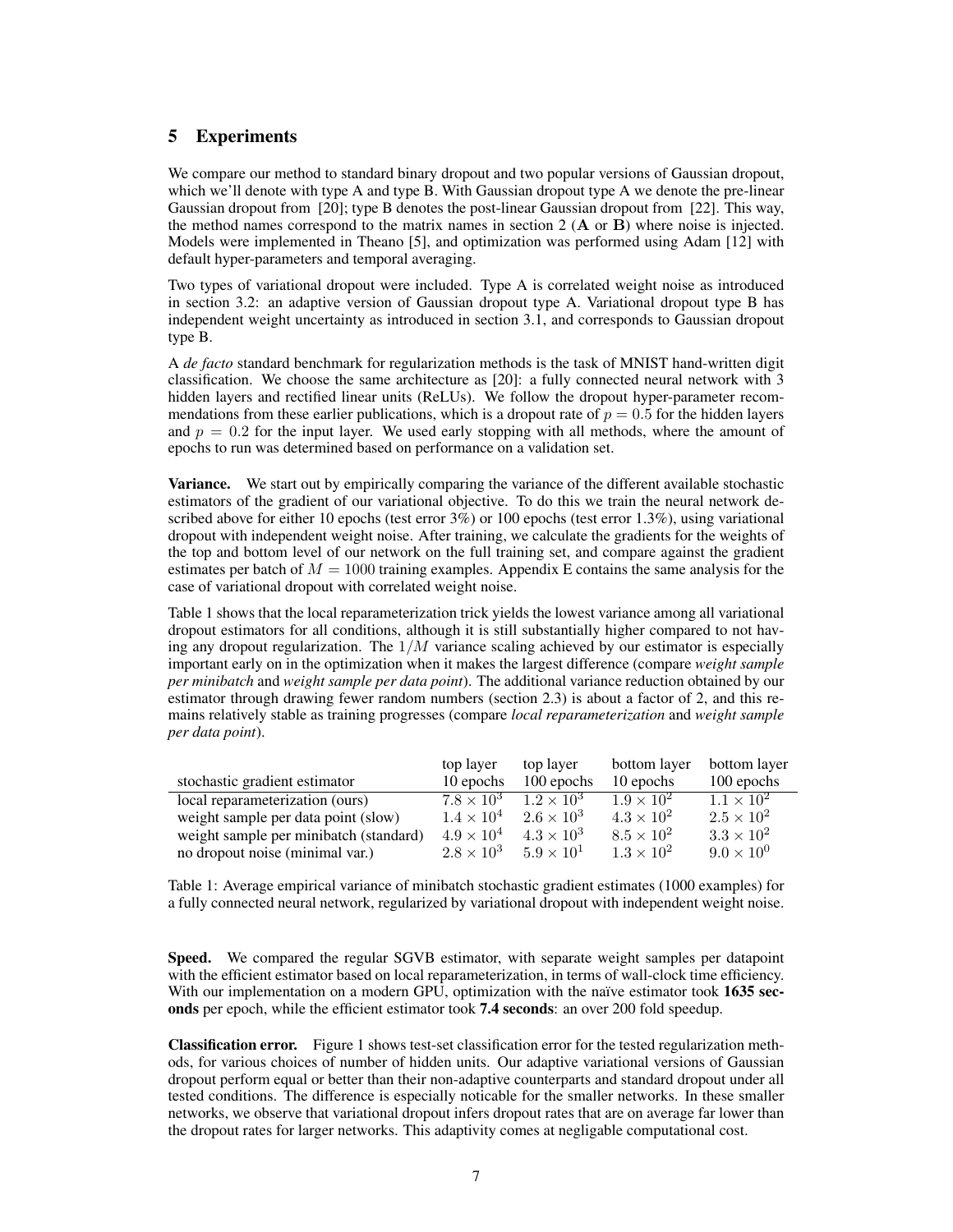<span id="page-7-4"></span>

(a) Classification error on the MNIST dataset (b) Classification error on the CIFAR-10 dataset

Figure 1: Best viewed in color. (a) Comparison of various dropout methods, when applied to fullyconnected neural networks for classification on the MNIST dataset. Shown is the classification error of networks with 3 hidden layers, averaged over 5 runs. he variational versions of Gaussian dropout perform equal or better than their non-adaptive counterparts; the difference is especially large with smaller models, where regular dropout often results in severe underfitting. (b) Comparison of dropout methods when applied to convolutional net a trained on the CIFAR-10 dataset, for different settings of network size *k*. The network has two convolutional layers with each 32*k* and 64*k* feature maps, respectively, each with stride 2 and followed by a softplus nonlinearity. This is followed by two fully connected layers with each 128*k* hidden units.

We found that slightly downscaling the KL divergence part of the variational objective can be beneficial. *Variational (A2)* in figure [1](#page-7-4) denotes performance of type A variational dropout but with a KL-divergence downscaled with a factor of 3; this small modification seems to prevent underfitting, and beats all other dropout methods in the tested models.

# 6 Conclusion

Efficiency of posterior inference using stochastic gradient-based variational Bayes (SGVB) can often be significantly improved through a *local reparameterization* where global parameter uncertainty is translated into local uncertainty per datapoint. By injecting noise locally, instead of globally at the model parameters, we obtain an efficient estimator that has low computational complexity, can be trivially parallelized and has low variance. We show how dropout is a special case of SGVB with local reparameterization, and suggest *variational dropout*, a straightforward extension of regular dropout where optimal dropout rates are inferred from the data, rather than fixed in advance. We report encouraging empirical results.

## Acknowledgments

We thank the reviewers and Yarin Gal for valuable feedback. Diederik Kingma is supported by the Google European Fellowship in Deep Learning, Max Welling is supported by research grants from Google and Facebook, and the NWO project in Natural AI (NAI.14.108).

## References

- <span id="page-7-0"></span>[1] Ahn, S., Korattikara, A., and Welling, M. (2012). Bayesian posterior sampling via stochastic gradient Fisher scoring. *arXiv preprint arXiv:1206.6380*.
- <span id="page-7-2"></span>[2] Ba, J. and Frey, B. (2013). Adaptive dropout for training deep neural networks. In *Advances in Neural Information Processing Systems*, pages 3084–3092.
- <span id="page-7-3"></span>[3] Bayer, J., Karol, M., Korhammer, D., and Van der Smagt, P. (2015). Fast adaptive weight noise. *arXiv preprint arXiv:1507.05331*.
- <span id="page-7-1"></span>[4] Bengio, Y. (2013). Estimating or propagating gradients through stochastic neurons. *arXiv preprint arXiv:1305.2982*.